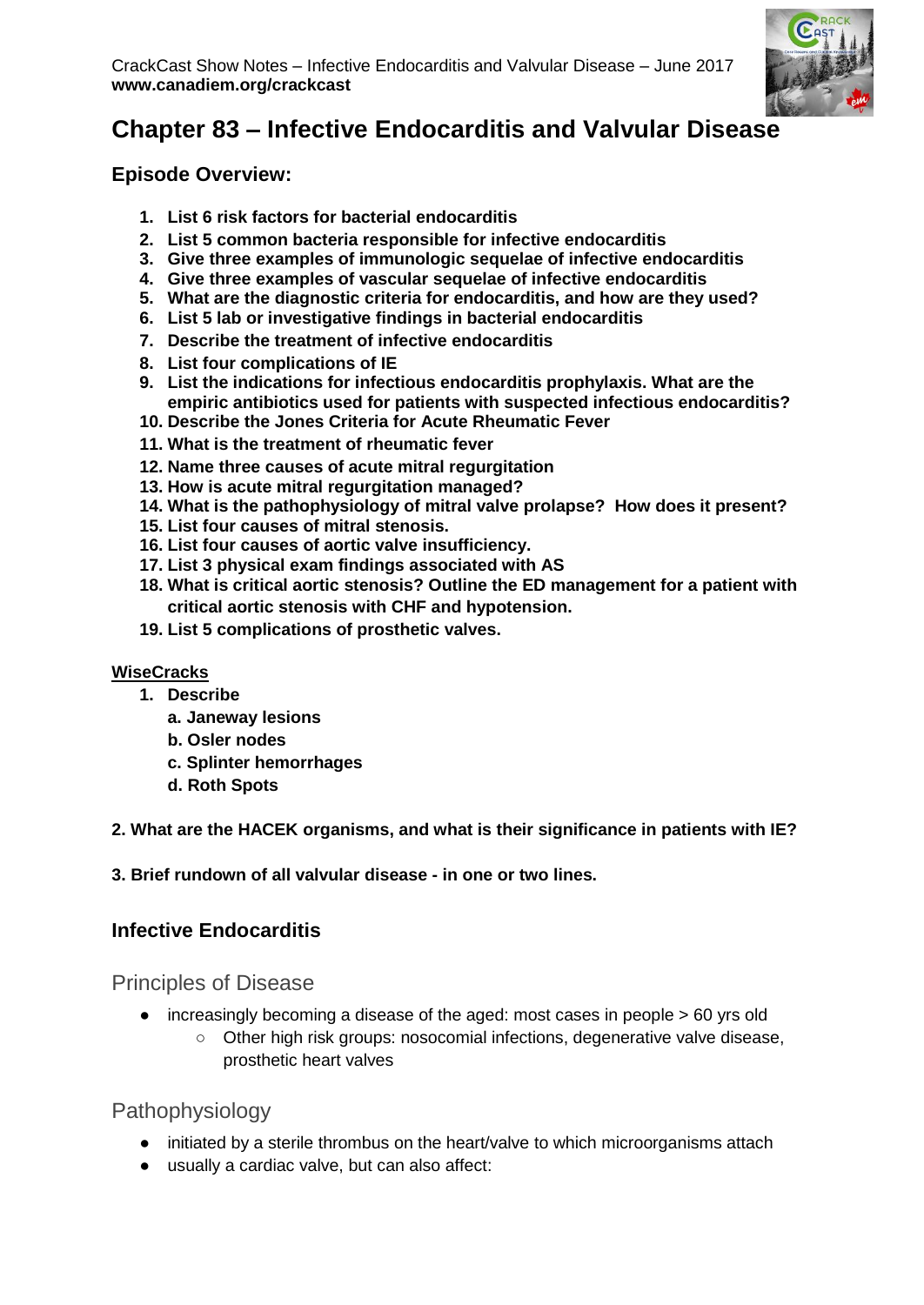

- CrackCast Show Notes Infective Endocarditis and Valvular Disease June 2017 **www.canadiem.org/crackcast**
	- chordae tendinae, septal defects, endocardium, etc.
	- in IVDU contaminants such as talc injure the valve leaflets which make them more prone for bacterial seeding
	- precipitants causing transient bacteremia can occur (endoscopy, dental work, colonoscopy etc. ) in the susceptible host

# Valvular heart disease

Anatomy:

- Three have three cusps (tricuspid, pulmonic, aortic)
- mitral only two cusps.
- each cusp:
	- double layer of endocardium attached at its based to the fibrous skeleton of the heart.
	- margins of the cusps attached via chordae tendineae to the papillary muscles
		- ventricular contraction opens and closes the valves.

#### **1) List 6 RFs for bacterial endocarditis**

- predisposing factors for bacterial IE (Box 83-4):
	- calcific/degenerative aortic/mitral valves
	- Rheumatic heart disease
	- congenital cardiac lesions either repaired or unrepaired
		- (VSD, pulm stenosis, TEt. of fallot, palliative conduits, )
	- cardiac valve disease in a TRANSPLANTED heart
	- \*\*mitral valve prolapse\*\*\*
	- **IVDU** (right sided endocarditis)
	- **prosthetic valve**
	- **history of endocarditis**
- Break this list down into:
	- Cardiac
	- Non-cardiac: IVDU, indwelling IV catheters, immunosuppression, recent dental/surg. Procedure.

#### **2) List 5 common bacteria responsible for infective endocarditis**

- Most common microorganisms (Table 83-1):
	- **Staphylococcus aureus (30%)**
	- **Strep. Viridans - 18%**
	- enterococci 10%
	- Coag-negative staph. 10%
	- Strep. Bovis
	- Other strep.
	- non-HACEK gram negative bacteria
	- Fungi (candida, aspergillus)
	- HACEK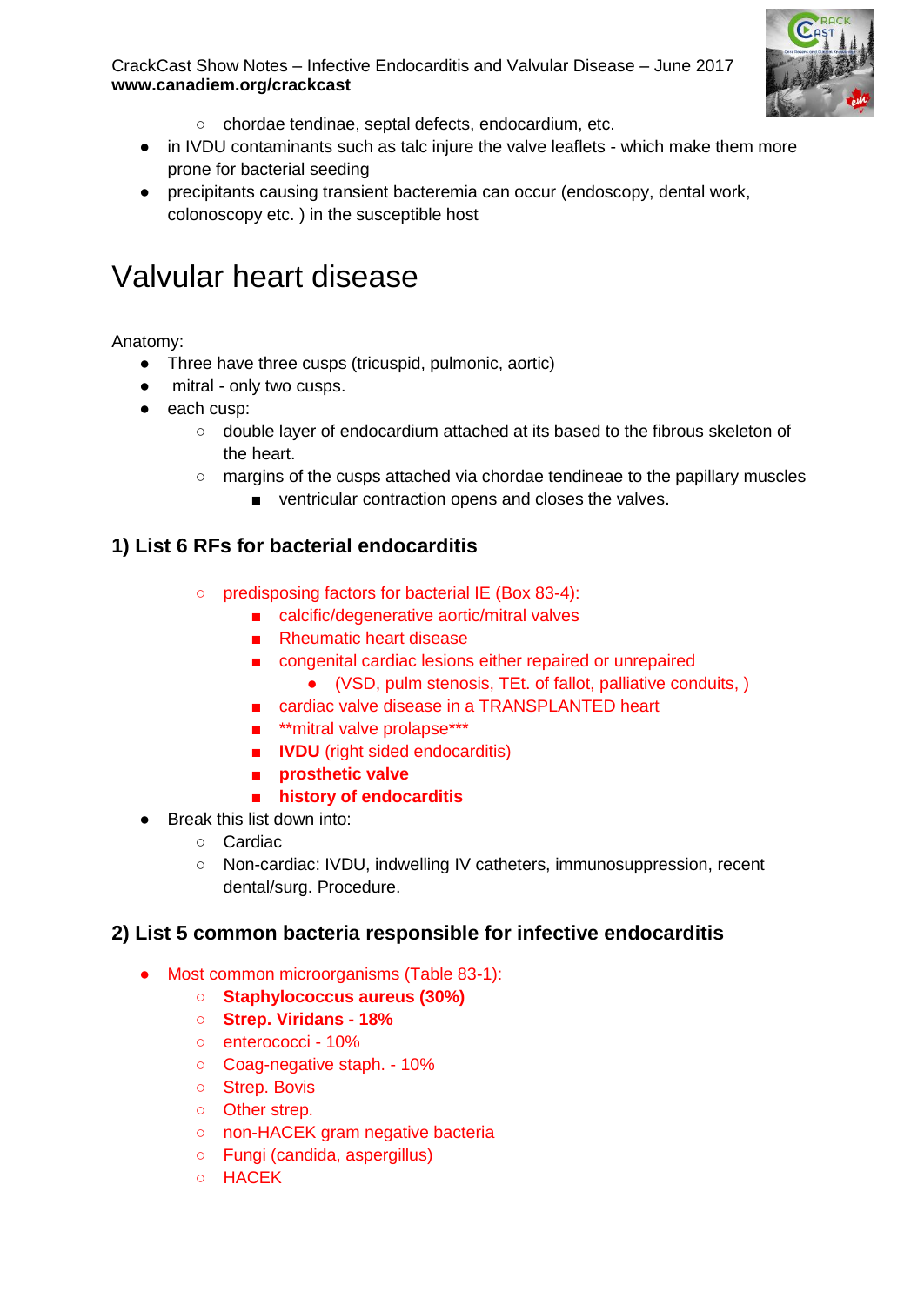



- haemophilus, actinobacillus, cardiobacterium, eikenella, kingella
- Polymicrobial
- Culture negative 8%

#### **3) Give three examples of immunologic sequelae of infective endocarditis**

Clinical Features:

- **intermittent fever**
- **Osler nodes / roth spots / rheumatoid factor**
- **Malaise, chills, anorexia**
- non specific : weakness, myalgias, back pain, dyspnea, chest pain, cough, h/a
- murmur usually absent in EARLY disease
	- *present in < 30%*

#### **4) Give three examples of vascular sequelae of infective endocarditis**

- **Osler nodes**
- **Splinter hemorrhages**
- **Janeway lesions**
- **Roth spots**
- **Splenomegaly**
- watch for **stroke like symptoms and fever**
	- Can have emboli anywhere!
		- CRAO
		- Pneumonia
		- MI
		- Intestinal infarcts
- "classic" symptoms are rare:
	- unexplained fever,
	- osler nodes, janeway lesions, petechiae, splinter hemorrhages, glomerulonephritis, splenomegaly, retinal hemorrhages, roth spots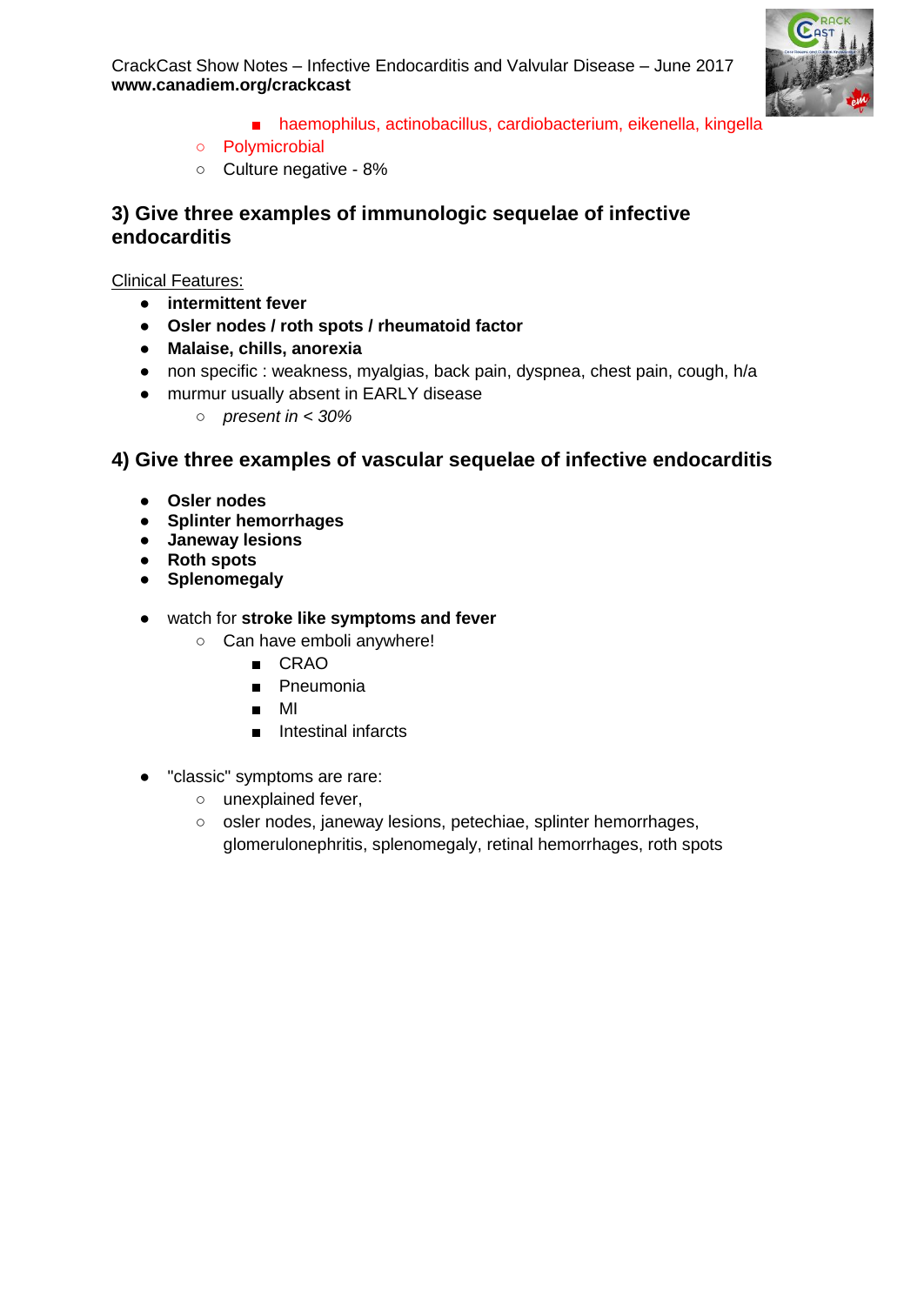

#### **5) What are the diagnostic criteria for endocarditis, and how are they used?**

### **Box 83-1**

**Duke Criteria (Clinical) for Diagnosis** of Infective Endocarditis

#### **Definite Endocarditis**

Endocarditis is considered definitely present if any one of the following combinations of clinical findings is present:

- · Two major clinical criteria
- One major and any three minor clinical criteria
- · Five minor clinical criteria

#### **Possible Endocarditis**

Possible endocarditis is defined as the presence of any one of the following combinations of clinical findings:

- One major and one or two minor clinical criteria
- Three minor clinical criteria

#### **Rejected Endocarditis**

The diagnosis of endocarditis is considered rejected if any of the following occurs:

- A firm alternate diagnosis is made.
- Resolution of clinical manifestations occurs after 4 days of antibiotic therapy or less.
- Clinical criteria for possible or definite infective endocarditis not met.

#### **Major Criteria**

Positive blood cultures (of typical pathogens) from at least two separate cultures

Evidence of endocardial involvement by echocardiography, such as the following:

- Endocardial vegetation
- Paravalvular abscess
- New partial dehiscence of prosthetic valve
- New valvular regurgitation

#### **Minor Criteria**

Predisposition: Predisposing heart condition or intravenous drug use

Fever: Temperature >38°C

- Vascular phenomena: Arterial emboli, septic pulmonary infarcts, mycotic aneurysm, conjunctival hemorrhages, or Janeway lesions
- Immunologic phenomena: Osler's nodes, Roth's spots, and rheumatoid factor
- Microbiologic evidence: Single positive blood culture (except for coagulase-negative Staphylococcus or an organism that does not cause endocarditis)
- Echocardiogram findings: Consistent with endocarditis but do not meet major criteria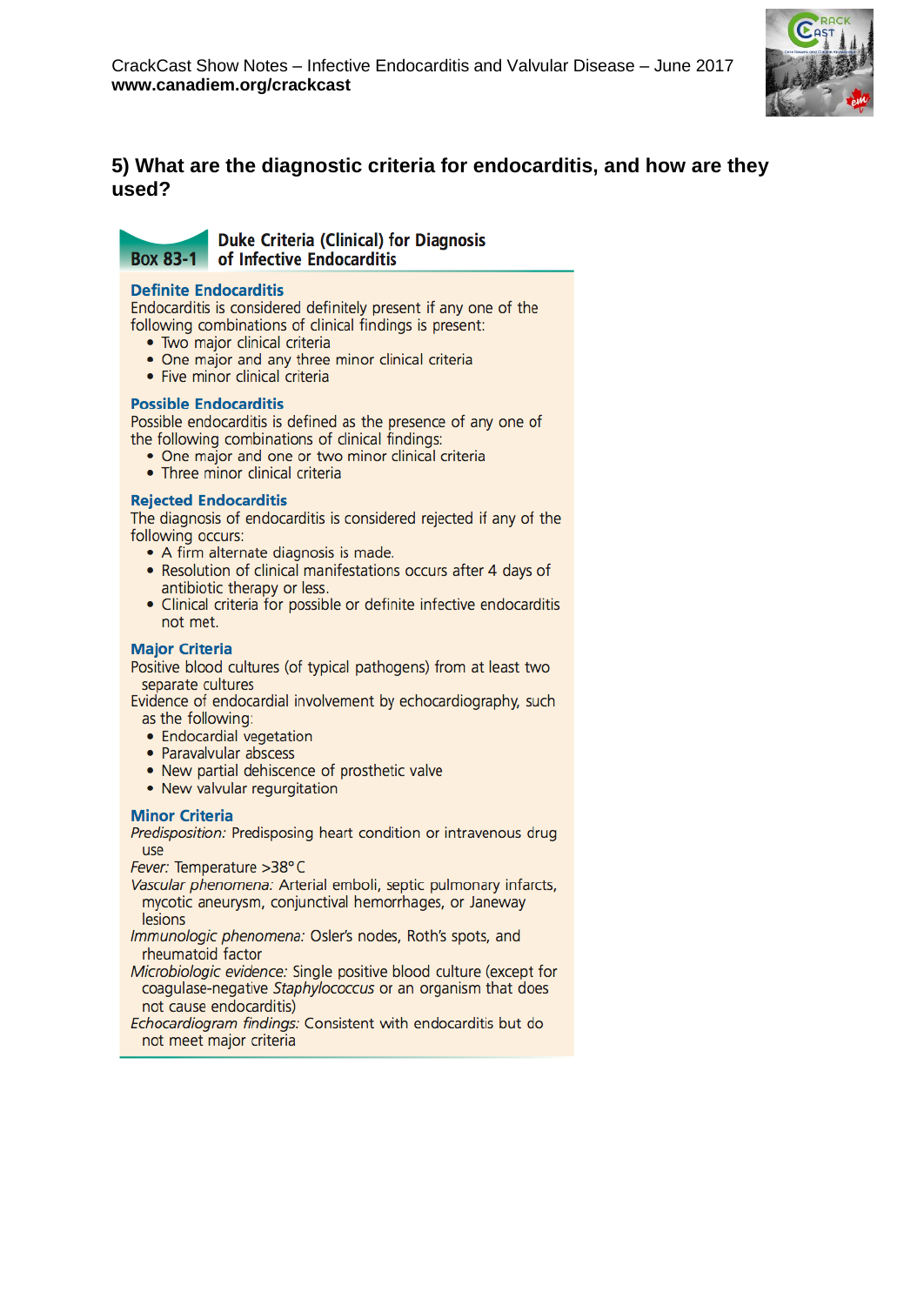

| iPad 今 | 6:23 PM           | $-20\%$ |    |
|--------|-------------------|---------|----|
|        | Q Search UpToDate |         | U, |
|        |                   |         |    |

#### Modified Duke criteria for diagnosis of infective endocarditis - Table A

| Definite IE is established in the presence of any of the following:                                                            |  |  |  |  |
|--------------------------------------------------------------------------------------------------------------------------------|--|--|--|--|
| Pathologic criteria                                                                                                            |  |  |  |  |
| Pathologic lesions: vegetation or intracardiac abscess demonstrating active endocarditis on histology OR                       |  |  |  |  |
| Microorganism: demonstrated by culture or histology of a vegetation or intracardiac abscess                                    |  |  |  |  |
| Clinical criteria                                                                                                              |  |  |  |  |
| Using specific definitions listed in Table B:                                                                                  |  |  |  |  |
| 2 major clinical criteria OR                                                                                                   |  |  |  |  |
| 1 major and 3 minor clinical criteria OR                                                                                       |  |  |  |  |
| 5 minor clinical criteria                                                                                                      |  |  |  |  |
| Possible IE*                                                                                                                   |  |  |  |  |
| Presence of 1 major and 1 minor clinical criteria OR presence of 3 minor clinical criteria                                     |  |  |  |  |
| <b>Rejected IE</b>                                                                                                             |  |  |  |  |
| A firm alternate diagnosis is made OR                                                                                          |  |  |  |  |
| Resolution of clinical manifestations occurs after $\leq$ 4 days of antibiotic therapy OR                                      |  |  |  |  |
| No pathologic evidence of infective endocarditis is found at surgery or autopsy after antibiotic therapy for four days or less |  |  |  |  |
| Clinical criteria for possible or definite IE not met                                                                          |  |  |  |  |

IE: infective endocarditis.

\* The category of possible IE represents a modification from the previous published Duke criteria.

Reproduced with permission from: Li JS, Sexton DJ, Mick N, et al. Clin Infect Dis 2000; 30:633. Copyright @ 2000 University of Chicago Press. Graphic 73023 Version 6.0

@ 2017 LinToDate Inc All rights reserved

#### ● The DUKE Criteria!

- Definite
- Unlikely ...but it's still possible
- KNOT endocarditis …..rejected!! = DUKE
- Three categories:
- And Major and minor criteria

|                                                                                                                                                                                                                                                                    | Definite                              | Possible                         | Rejected                                                                                        |
|--------------------------------------------------------------------------------------------------------------------------------------------------------------------------------------------------------------------------------------------------------------------|---------------------------------------|----------------------------------|-------------------------------------------------------------------------------------------------|
| Major Criteria:<br>>2 cultures positive<br>1.<br>for typical pathogens<br><b>ECHO</b> findings<br>2.<br>endocardial<br>a.<br>Vegetation<br>b.<br>paravalv.<br>abscess<br>$C_{n}$<br>new<br>dehiscence<br>of a<br>prosthetic<br>valve<br>new valve.<br>d.<br>regurg | 2 major<br>1 mj + 3<br>min<br>5 minor | $1 m j + 1 - 2 m j n$<br>3 minor | resolution of<br>clinical<br>manifestations<br>after 4 days of<br>ABX<br>criteria aren't<br>met |
| Minor Criteria:<br>predisposition<br>1.<br>2.<br>Fever<br>3.<br>VAscular phenomena<br>4.<br>Immunologic                                                                                                                                                            |                                       |                                  |                                                                                                 |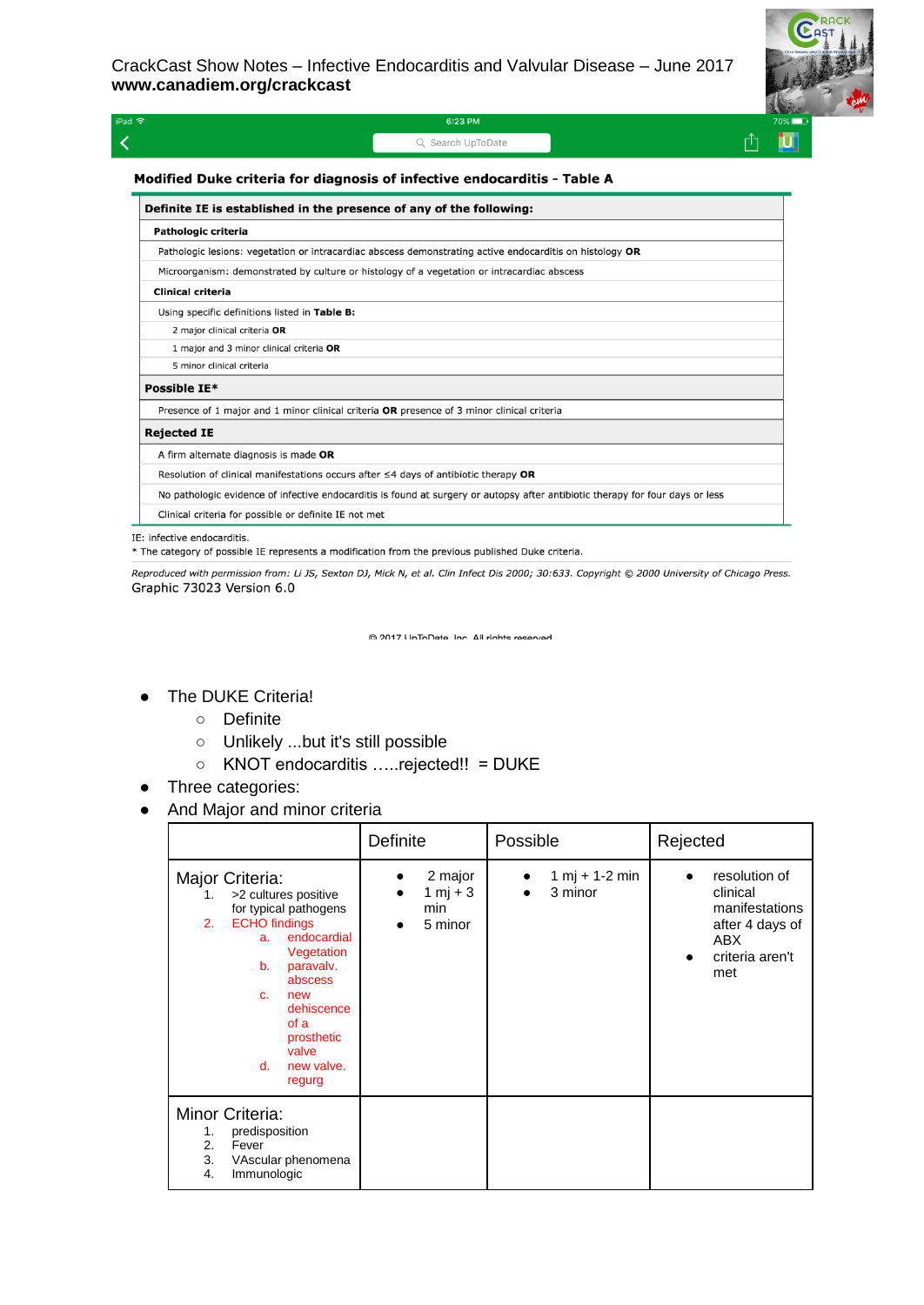

**Caveats:** they were designed for people with native heart valves; thus they are less sensitive in prosthetic valve IE, right sided IE, or cardiac devices.

# **6) List 5 lab or investigative findings in bacterial endocarditis**

Diagnostic Strategies:

- usually nonspecific
	- leukocytosis, CRP elevated, anemia, microscopic hematuria,
	- abnormal CXR or ECG
- \*\*need three (3) blood cultures from separate sites\*\*
- TTE non-diagnostic in 20% of people (60% sens)
- TEE much better
- Duke Criteria are the best:
	- 95% sens, 99% spec.

Don't forget about the culture negative IE patient - the patient with negative blood cultures and persistent fevers AND at least one or more clinical findings of IE. This category also includes people with ECHO findings of vegetations on echo.

## **7) Describe the treatment of infective endocarditis**



IV, intravenously.

Ideally we treat based on culture results…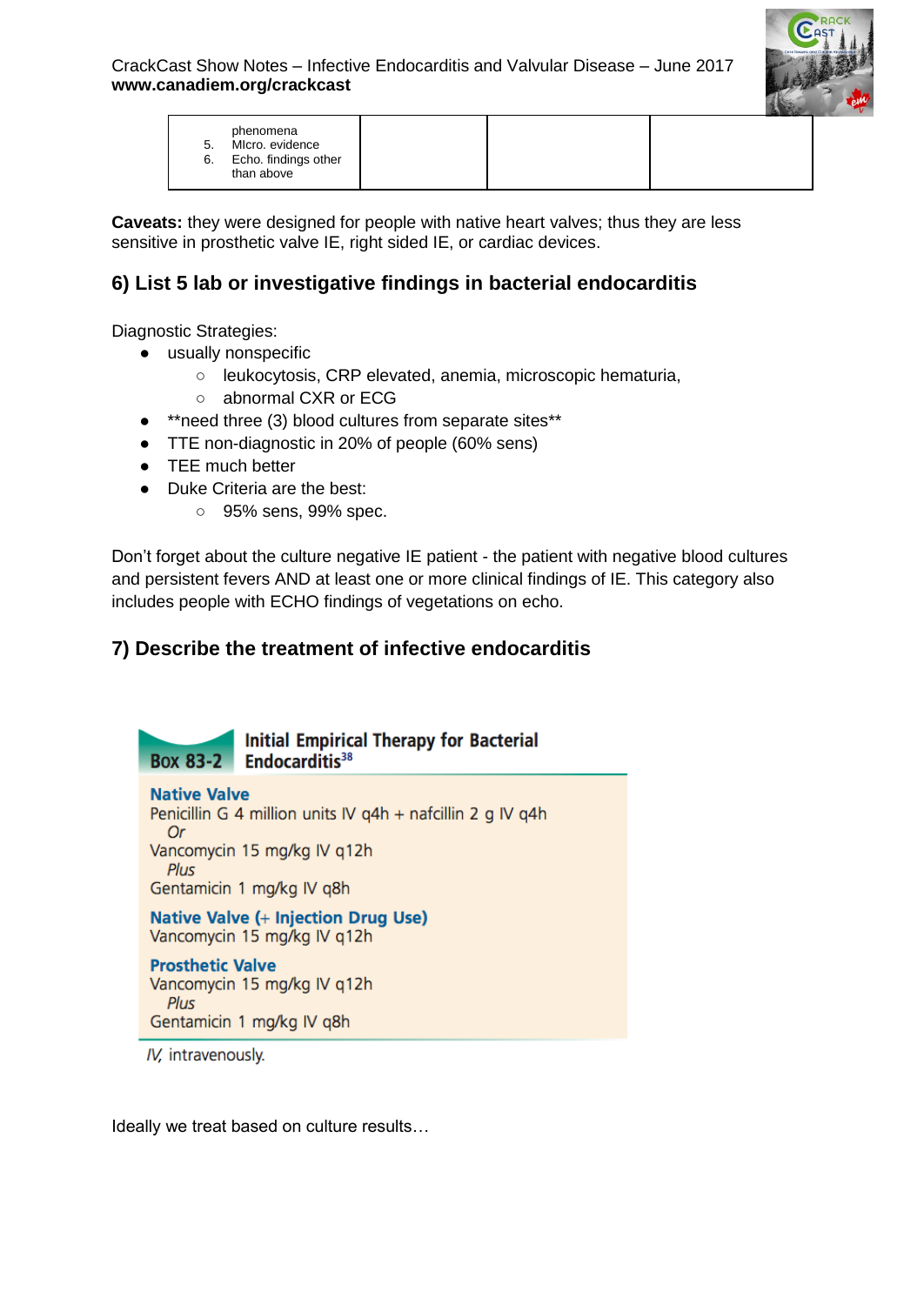

Native valve endocarditis is usually caused by a gram +ve organism; people with prosthetic valves require more elaborate antimicrobial regimens (i.e. involve ID and the cardiac surgeon!)

- empirical ED therapy:
	- Vancomycin 15 mg/kg IV q12hrs
		- esp. with history of IVDU!
	- Ceftriaxone 2 g IV
		- can also be exchanged with ampicillin and Gentamicin 1mg/kg IV q 8hrs
- Surgical therapy for IE Box 83-3
	- IE + Acute heart failure
	- Fungal endocarditis
	- Periannular extension of infection
	- Recurrent emboli
	- Large. mobile vegetations
	- Persistent bacteremia

### **8) List four complications of IE.**

- 1. Cardiac
	- a. Heart failure
	- b. Perivalvular abscess
- 2. Embolic
	- a. CVA
	- b. Blindness due to CRAO
	- c. Pain syndromes from intestinal / cardiac infarctions
	- d. Metastatic infections (showered lung)
- 3. Neuro:
	- a. Stroke
	- b. Acute encephalopathy
	- c. Meningo-ecphalitis
	- d. Seizures
- 4. Renal
	- a. Infarction
	- b. Glomerular nephritis
- 5. MSK:
	- a. Vertebral osteomyelitis

#### **9) List the indications for infectious endocarditis prophylaxis. What are the empiric antibiotics used for pts with suspected infectious endocarditis?**

- Because the evidence for antibiotic prophylaxis is weak, the UK no longer recommends it. See:<http://heart.bmj.com/content/103/12/937>
- However, Rosen's doesn't cover it in much detail. They state that: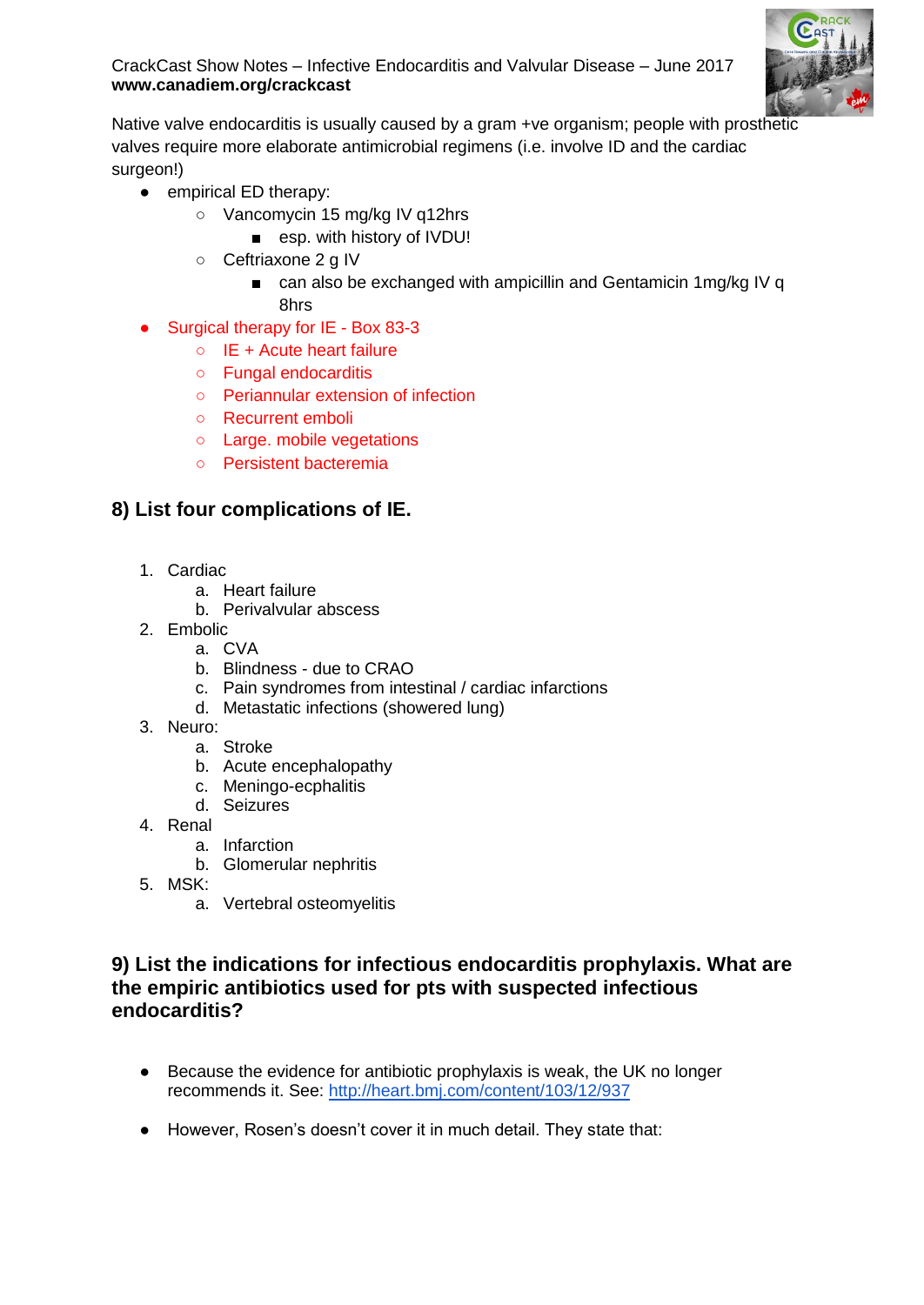

• all procedures routinely performed in the ED unless obviously stimulating an abcess or infection do NOT require prophylactic ABX in patients with prosthetic heart valves.

According to uptodate:

● High risk patients (anyone with foreign material in their heart or congenital heart disease or history of IE) should receive amoxicillin for most resp/GI/GU biopsy-like procedures, dental work, or SSTI's undergoing manipulation….

## **10) Describe the Jones Criteria for Acute Rheumatic Fever**

#### **So, we're shifting pace to talk about Rheumatic fever….let's take a quick dive into this rare disease before discussing the Jones criteria.**

Rheumatic Fever

- dramatic decline since the 1920s
	- improved living conditions, use of abx,
- 2-4 cases per 100,000
- peds peak in 4-9 yr olds, 25-35 yr olds in impoverished areas

Principles of Disease

- delayed, NON-suppurative complication of Strep. pharyngitis ○ unknown pathogenesis
- Exaggerated immuno. response to Group A beta-hemolytic strep. --> antibodies cross reacting with tissues in the heart/joints/skin/CNS
- \*\*\*anyone with a hx of ARF are predisposed to recurrent infections and heart damage
- ARF does not equal RHD!
	- Rheumatic heart disease occurs 15-20 yrs post ARF as a type of acquired valvular disease

#### Clinical Features

- post initial pharyngitis:
	- o latency period 1-5 weeks
		- then signs of ARF appear
			- >30% of people DON'T remember having pharyngitis
			- Fever,
			- Arthritis, carditis, chorea, SubCut nodules, erythema marginatum (<10% of cases)
			- \*\*migratory polyarthritis\*\*
				- affecting large joints (knees, ankles, elbows, wrists)
				- pain out of proportion
				- sterile inflammatory fluid
			- Cardiac manifestations
				- peri/myo/endo-carditis
				- Mitral valve regurg.
				- new high pitched systolic murmur
			- Syndenham Chorea (St Vitus' dance)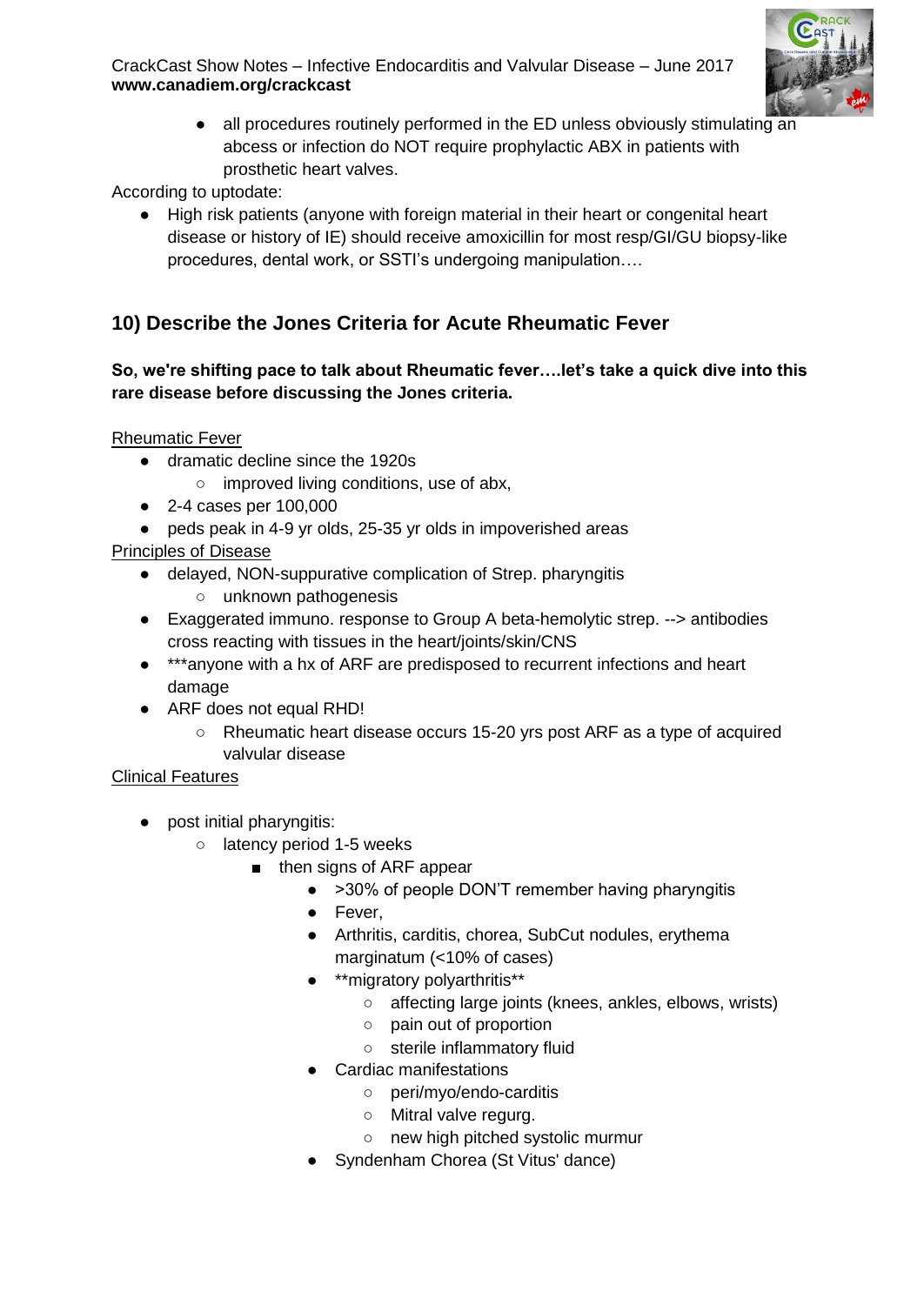

- random rapid purposeless movements of the upper extremities and face
- erythema marginatum: non pruritic, painless, smoke ring of erythema on trunk/extremities



#### **Diagnosis**

- Jones Criteria:
	- Antecedent Strep infection PLUS:
		- > 2 Mj criteria
		- $\blacksquare$  1 mj + 2 minor
		- Antistreptolysin antibody titres (ASO) (positive for 4-6 weeks)
		- Increased CRP
		- **Prolonged PR interval**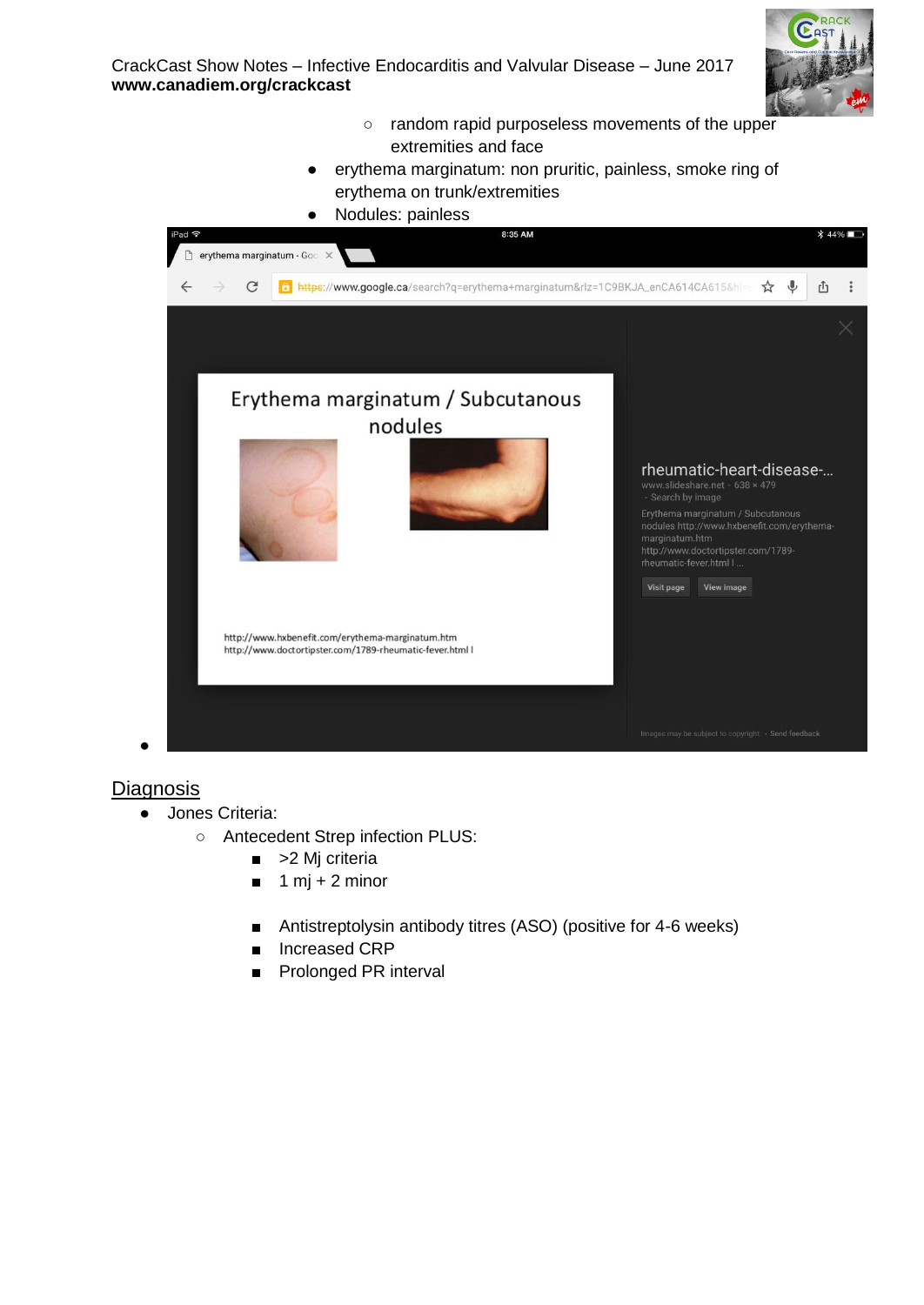

#### Jones Criteria (Revised) for the Diagnosis **Box 83-5** of Acute Rheumatic Fever

### **Major Manifestations**

Carditis **Polvarthritis** Chorea Erythema marginatum Subcutaneous nodules

# **Minor Manifestations**

**Arthralgias** Fever Increased erythrocyte sedimentation rate or C-reactive protein Prolonged PR interval

# **Evidence of Preceding Streptococcal Infection**

Positive throat culture for group A beta-hemolytic streptococci or positive rapid streptococcal antigen test Elevated or rising streptococcal antibody titer, most often antistreptolysin O

# **11) What is the treatment of rheumatic fever**

### **Management**

- All people should receive ABX regardless of clinical history of pharyngitis
- Treatment:
	- Penicillin to eradicate group A beta-hemolytic streptococcus
		- IM one time dose or PO x 10 days
		- same treatment plan for adults and kids
		- Need to get source control
		- Arthritis
			- anti-inflammatory agents to treat the bad arthritis
				- ASA or naproxen for joint symptom relief
			- Steroids for severe carditis
			- Treatment of CHF using the standard treatment
- \*\*\*Treatment of ARF does NOT prevent progression to RHD!!\*\*
- **Prevention** 
	- treat those with Group A strep. Pharyngitis (and a previous history of ARF) **within 9 days** of the onset of symptoms
	- Or give Penicillin G every 28 days for 5-40 years!

#### **12) Name three causes of acute and three causes of chronic mitral regurgitation.**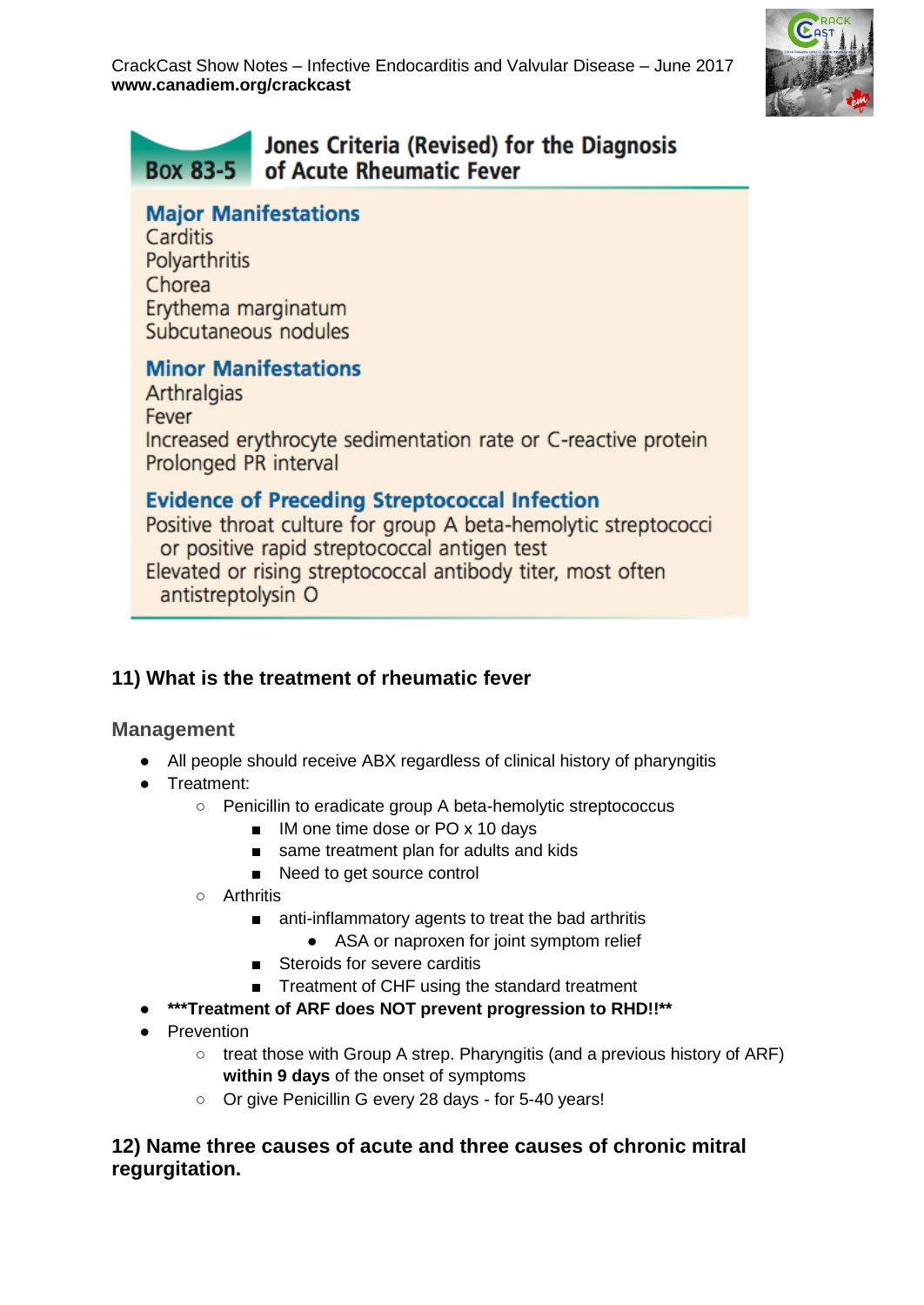

#### **Acute**

Idiopathic rupture Ischemia induced papillary muscle dysfunction Post-MI papillary muscle rupture Infective endocarditis

**Chronic** Dilated cardiomyopathy RHD MVP Connective tissue disorder

### **13) How is acute and chronic MR managed?**

Mitral Regurgitation

- Acute
- emergency cardiac TEE and Cath.
- Nitrates and diuretics
- intra-aortic balloon pump
- Chronic
	- Management:
		- diuretics and afterload reducers
		- surgery

### **14) What is the pathophysiology of mitral valve prolapse? How does it present?**

Mitral valve Prolapse:

- usually benign billowing of a leaflet during systole
- can be associated with
	- mitral regurg, endocarditis, arrhythmias
	- connective tissue dz.
- Symptoms
	- Chest pain, palpitations, dyspnea, lightheadedness, fatigue
- "auscultated click in midsystole"
- Management:
	- Beta-blockers
	- exercise,
	- relaxation techniques
	- usually a benign disease

### **15) List four causes of mitral stenosis**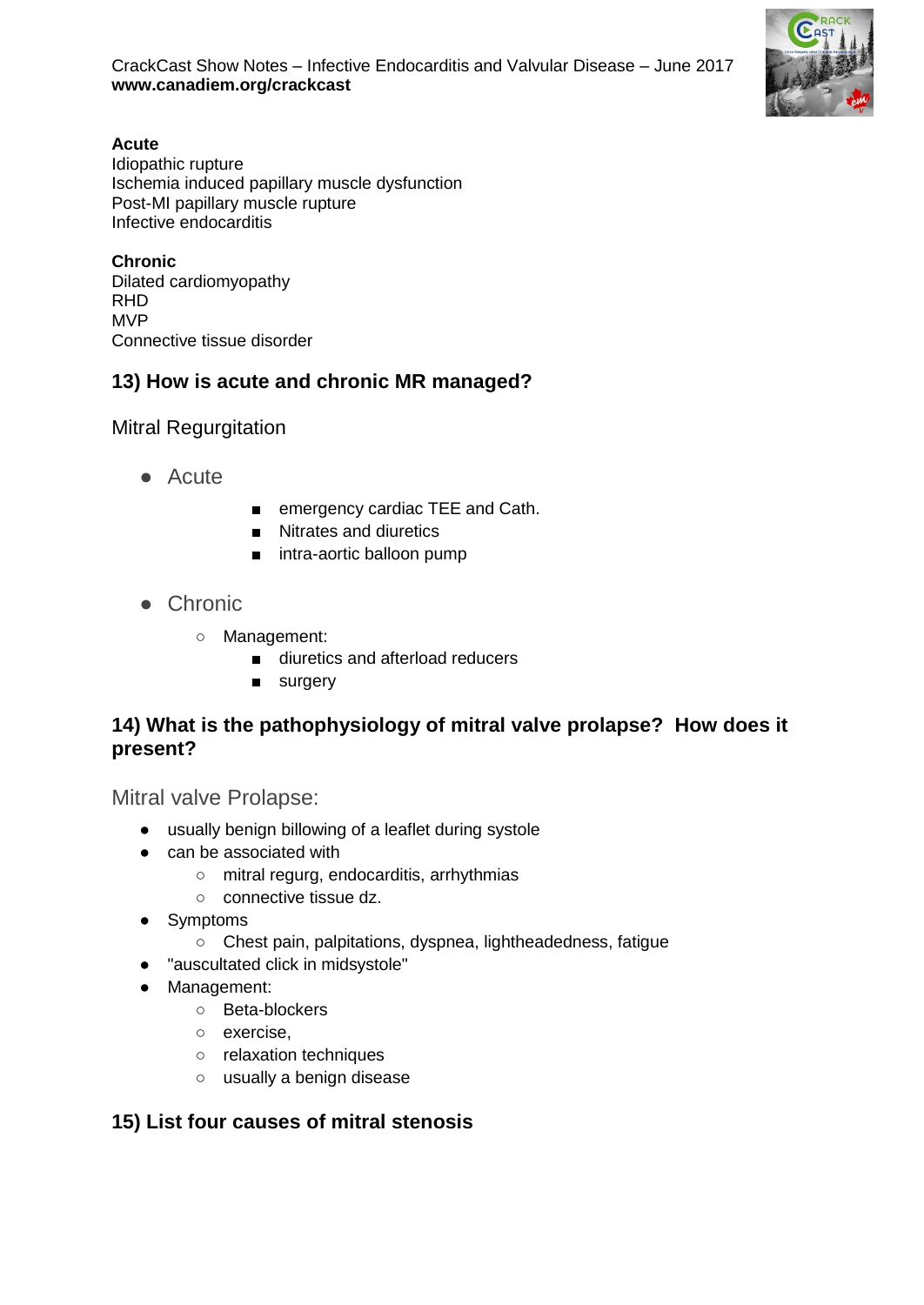

Mitral Stenosis

- #1 cause is Rheum. Heart disease (>85%)
	- symptoms develop after the latency period of 10-30 yrs post Group A strep. infection
- Another cause:
	- congenital mitral stenosis / annular calcification aging, post-infection, degeneration
- Pathophys:
	- impeded LA --> LV flow leads to left atrial hypertension -- > decreased CO -- >pulmonary congestion --> pulm. hypertension --> RV failure
	- $\circ$  #1 complication = A. Fib.
		- need to rate control
- Clinical features
	- dyspnea on exertion, dec. exercise tolerance
	- orthopnea
	- Classic (RARE) presentations: "hemoptysis, hoarseness"
	- Loud S1 with opening SNAP, low pitched rumbling diastolic apical murmur
	- CXR:
		- LAE
	- EKG: a fib, LAE, RVH
- Management:
	- "*SLOW AND FULL"*
	- diuresis for vasc. congestion
	- Anti-coag. for A fib,
	- Surgery
	- Treat Anemia, hypothyroidism, etc.

### **16) List four causes of aortic valve insufficiency**

### Aortic insufficiency

- **aka: aortic regurg.**
	- aortic valve doesn't close tightly so flow moves from aorta to LV
- caused by:
	- o bicuspid valve, RHD, IE
	- ectasia, aneurysm, dissection
	- Elderly patient with hypertension causing scleroSis and dilation of the ascending aorTa.
- pathophysiology
	- LV compliance decreases, and LV pressure increases -->pulm congestion
	- mild pressure gradient between aorta and ventricle
- clinical features:
	- sx:
		- sound like aortic dissection/resp. distress/cardiogenic shock
	- o need echo to diagnose
- management:
	- needs urgent valve replacement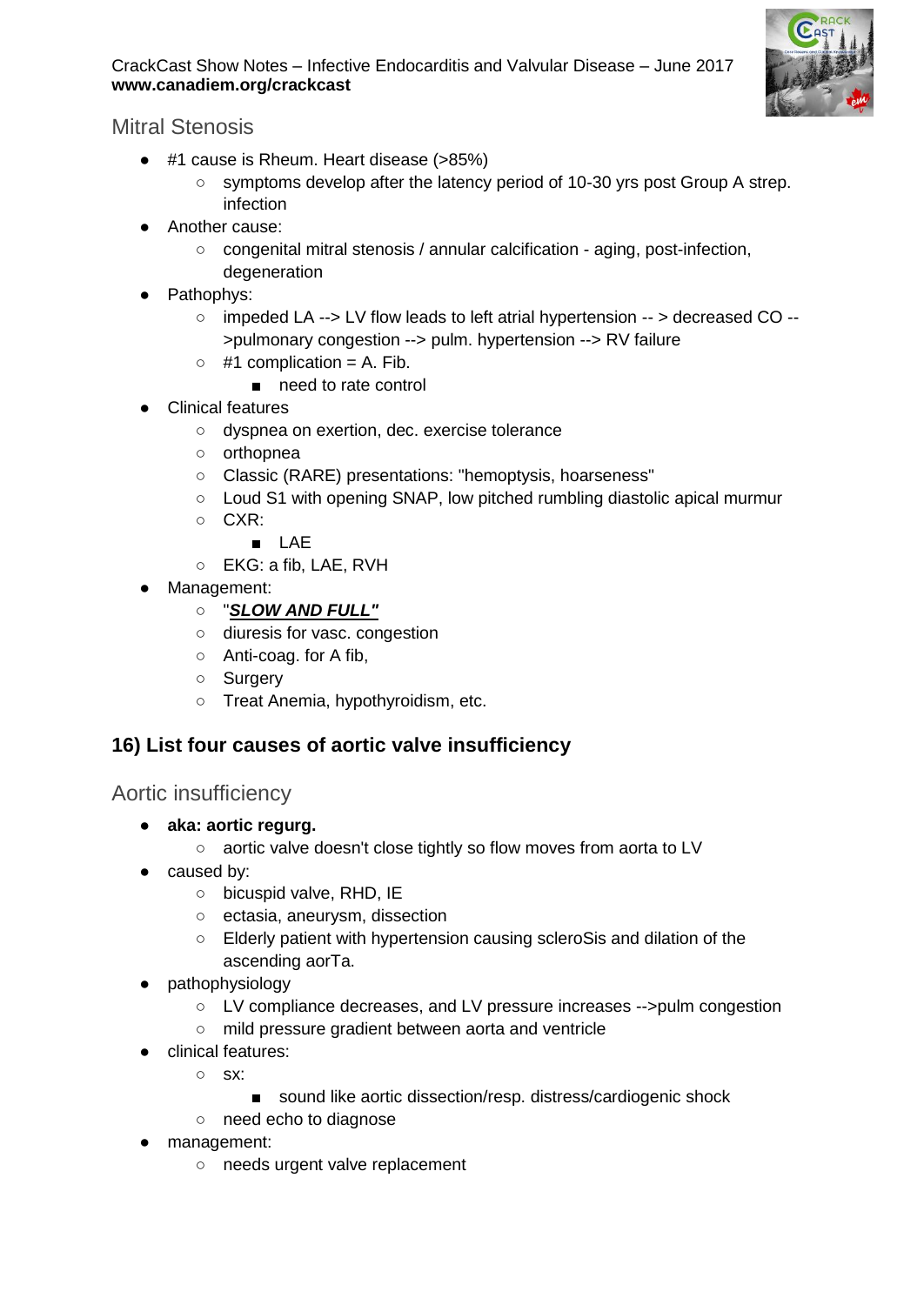

- vasodilators
- diuretics

# **17) List 3 physical exam findings associated with aortic stenosis**

Aortic stenosis

- #1 cause: calcific degeneration
	- o in the elderly and CAD
		- other preconditions:
			- Bicuspid aortic valve
			- RHD
- significant reduction: valve area <50%.
- Clinical features:
	- Progression of symptoms: angina --> syncope --> CHF -->
	- Parvus et tardis slow, rate of palpable rise in carotid pulse
	- Crescendo decrescendo murmur, mid to late peaking
	- S4 gallop
		- Causing a reduced second heart sound.

## **18) What is critical aortic stenosis? Outline the ED management for a pt with critical aortic stenosis with CHF and hypotension.**

- Critical stenosis valve area <0.8cm squared.
	- or \*\*Pressure gradient >50 mmHg\*\*\*
- compensated LVH can maintain CO until the stenosis becomes too severe!
	- then patients become
		- \*\*preload dependent with LITTLE reserve\*\*\*
		- need to delicately balance myocardial 02 supply and demand
- Management:
	- judicious fluid resuscitation
	- blood transfusion
	- return to Sinus rhythm
	- **AVOID**
		- **nitrates**
		- **diuretics**
		- **inotropic agents** 
			- Although dobutamine may be considered in a closely monitored setting.
	- need surgery
	- Slowly use diuretics and an ACE inhibitor if needed.

### **19) List 5 complications of prosthetic valves**

- structural failure
	- rare
	- present in shock
- thrombosis of the valve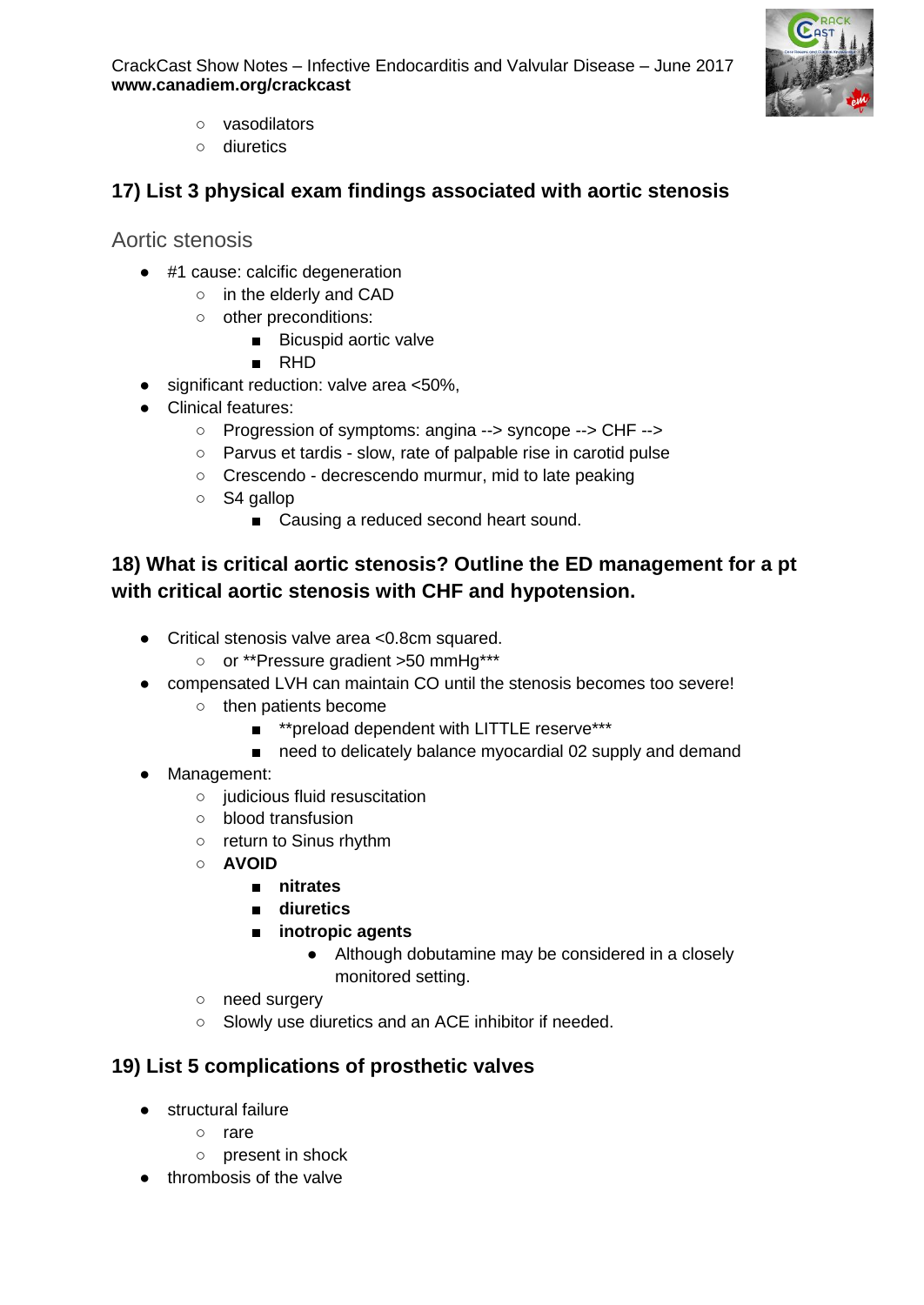

- CHF
- systemic embolization (thromboembolic)
	- avoided by higher INR goal of 2.5-3.5
	- usually CNS strokes
	- at high risk for hemorrhagic conversion
- hemolysis
	- hemolytic anemia due to sheer forces
	- fatigue, jaundice, dark urine, dyspnea,
- endocarditis
	- highest during the initial months post-op
	- early <60 days
- Vary based on valve type:
	- mechanical
	- bioprosthetic

### **WiseCracks:**

#### **1) Describe the following lesions**

#### **a. Janeway lesions**

Non-tender erythematous macules on the palms and soles. They are microabscesses. Much more common than Oslers and Roths spots (these were described in the pre-antibiotic era).

#### **b. Osler nodes**

Tender subcutaneous violaceous nodules usually on the pads of fingers and toes. (papulopustules)

#### **c. Splinter hemorrhages**

Non-blanching, linear, reddish brown lesions under the nail beds

#### **d. Roth Spots**

Exudative, edematous hemorrhagic lesions of the retina with pale centres.

## **2) What are the HACEK organisms, and what is their significance in patients with IE?**

#### ○ HACEK

- haemophilus, actinobacillus, cardiobacterium, eikenella, kingella
- These are rare <5-10%. They are fastidious gram -ve bacilli
- They occur in people with native valves, who DO NOT use IV drugs
- Historically hard to culture (>6 days needed, and thought to be the etiology in culture-negative IE), but now with automated blood culturing machines they can be cultured in 5 days or so.
- Susceptible to ceftriaxone

#### **3)What are buzz-bizz features of all four valve diseases?**

- Mitral stenosis
	- Rheumatic heart disease keep them SLOW and FULL
- Mitral regurg: